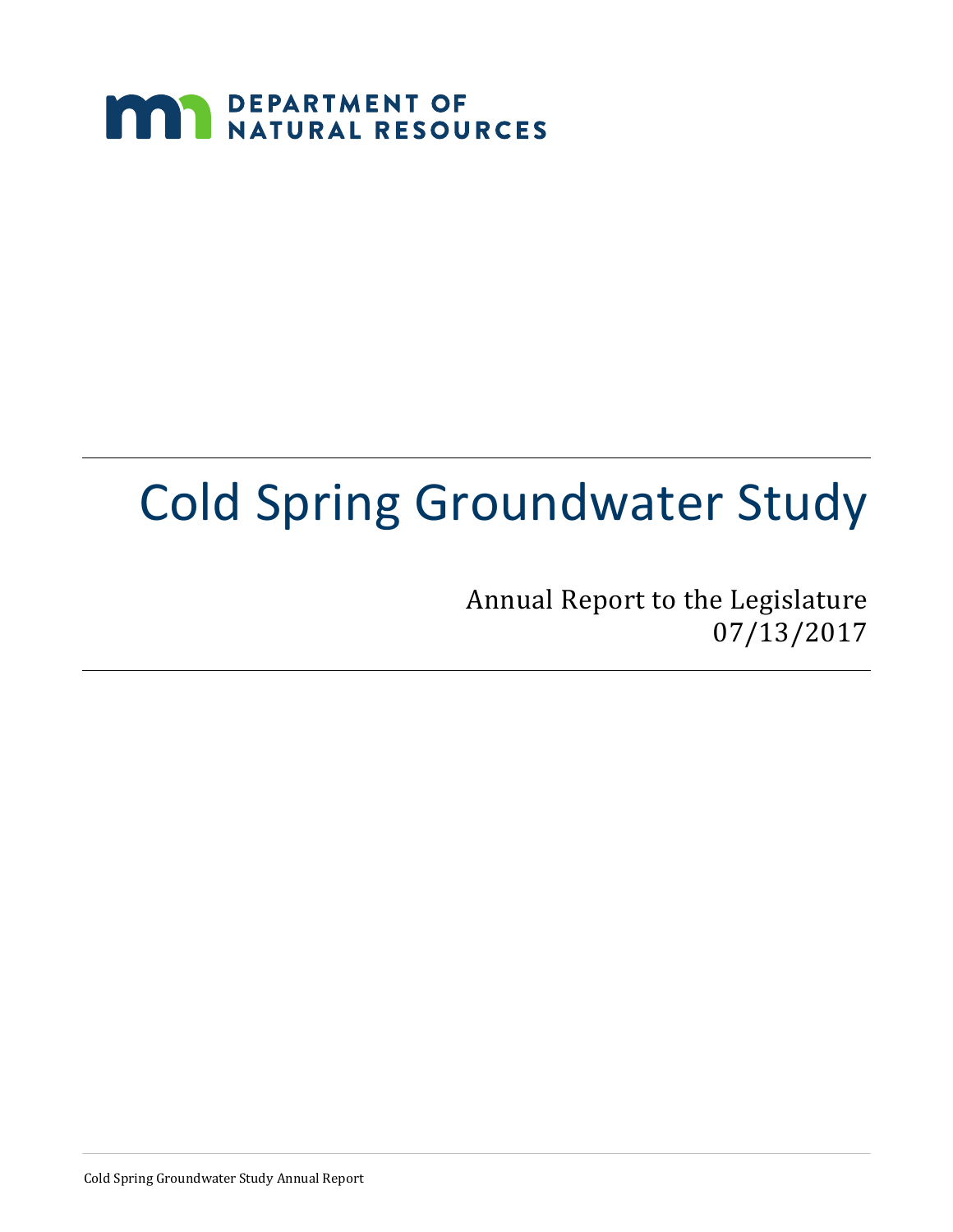This report was prepared in response to Laws of 2016, Chapter 189, Article 3, Section 44, Part b

The commissioner must conduct necessary monitoring of stream flow and water levels and develop a groundwater model to determine the amount of water that can be sustainably pumped in the area of Cold Spring Creek for area businesses, agriculture, and city needs. Beginning July 1, 2017, the commissioner must submit an annual progress report to the chairs and ranking minority members of the house of representatives and senate committees and divisions with jurisdiction over environment and natural resources. The commissioner must submit a final report by January 15, 2022.

Twin Cities: (651) 296-6157 Minnesota Toll Free: 1-888-646-6367 (or 888-MINNDNR) Telecommunication Device for the Deaf: (TDD): (651) 296-5484 TDD Toll Free: 1-800-657-3929

This information is available in an alternate format on request. Equal opportunity to participate in and benefit from programs of the Minnesota Department of Natural Resources is available regardless of race, color, national origin, sex, sexual orientation, marital status, status with regard to public assistance, age, or disability. Discrimination inquiries should be sent to Minnesota DNR, 500 Lafayette Road, St. Paul, MN 55155-4049; or the Equal Opportunity Office, Department of the Interior, Washington, DC 20240.

Estimated cost of preparing this report (as required by Minn. Stat. § 3.197) was \$1,116.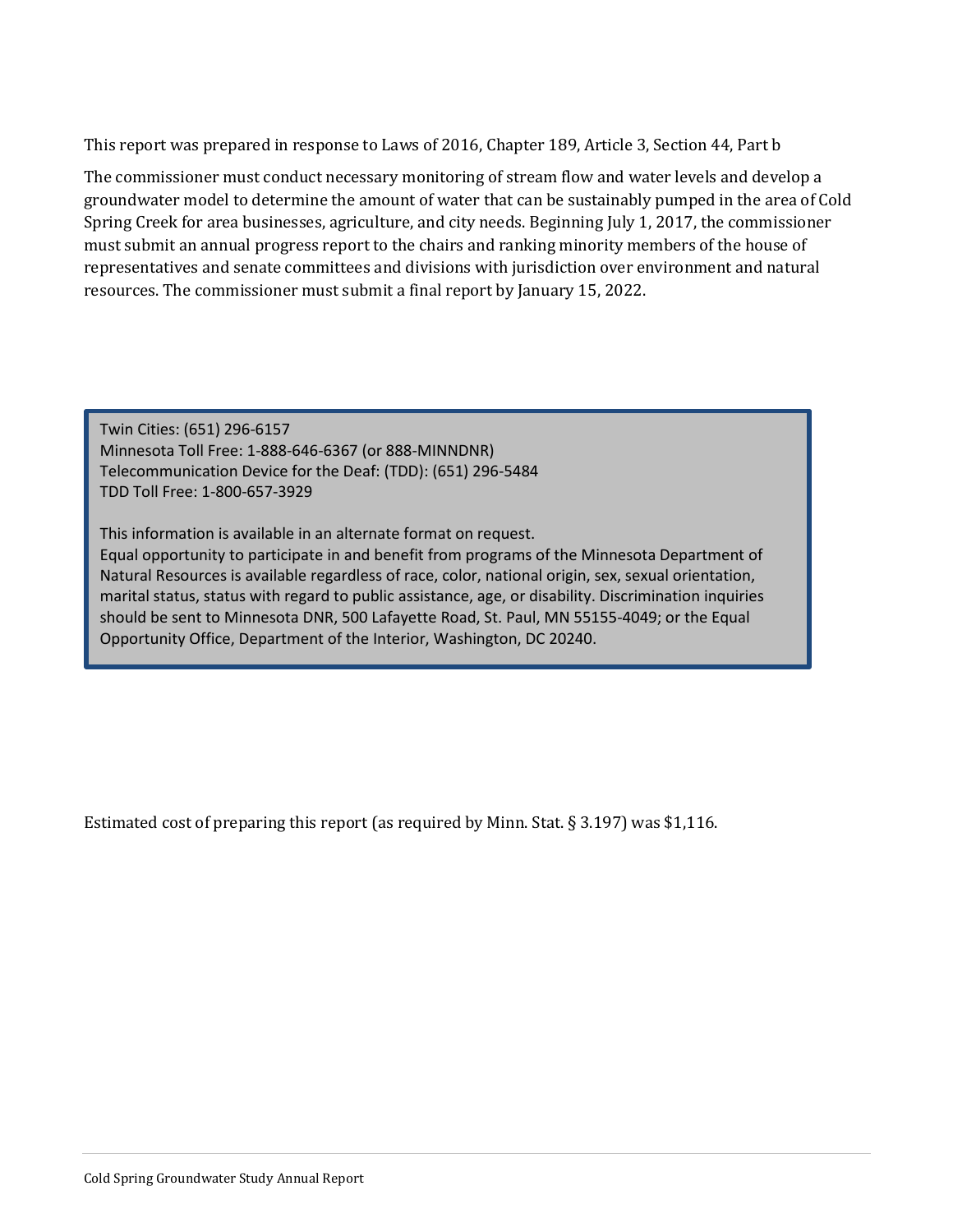## **Background**

The 2016 Minnesota Legislature directed the Minnesota Department of Natural Resources (DNR) to "*conduct necessary monitoring of stream flow and water levels and develop a groundwater model to determine the amount of water that can be sustainably pumped in the area of Cold Spring Creek for area businesses, agriculture, and city needs.*"

Multiple scientific investigations demonstrate that groundwater pumping in and around the City of Cold Spring (the City) reduces groundwater flow into Cold Spring Creek, a designated trout stream. The glacial aquifer system, which is strongly connected to Cold Spring Creek, supplies groundwater to the City, Cold Spring Brewing Company (CSBC), other businesses, and numerous private wells and agricultural irrigation wells.

The City and CSBC are actively planning for potential growth and approaches to meet their current and anticipated water supply needs. To support these planning efforts, the DNR will be building an interim groundwater flow model in 2017 and the first part of 2018. This will be followed by a final (refined) model, which will be completed by January 2021. The interim model will use currently available data to approximate the effects of groundwater use on Cold Spring Creek. The model will calculate the effects of wells within the area of interest on streamflow. The results from the interim model will be sufficient to approximate how much water can be sustainably pumped from City and CSBC wells in relation to stream flow in Cold Spring Creek.

The interim groundwater model will use average conditions (rather than varying conditions) and will be used to guide ongoing data collection. Additional data and filling data gaps will reduce uncertainty in the final, refined groundwater model. We expect the results from the interim groundwater model to be slightly different from and less precise than the refined model. The refined model will be designed to calculate the effect on stream baseflow more precisely for CSBC and City wells as well as other groundwater appropriators. The DNR has selected the United States Geological Survey (USGS) MODFLOW groundwater flow model for both the interim and refined model analysis. MODFLOW is regularly updated and supported by the USGS, and it's considered an international standard for simulating and predicting groundwater conditions and groundwater/surface-water interactions.

To support work on both the interim and final models, the DNR will engage a technical advisory group. That group will provide input on key aspects of both model development and application.

Tasks completed thus far include:

- Identify study area
- Review and compile available data and identify data gaps
- Select groundwater model (USGS MODFLOW selected)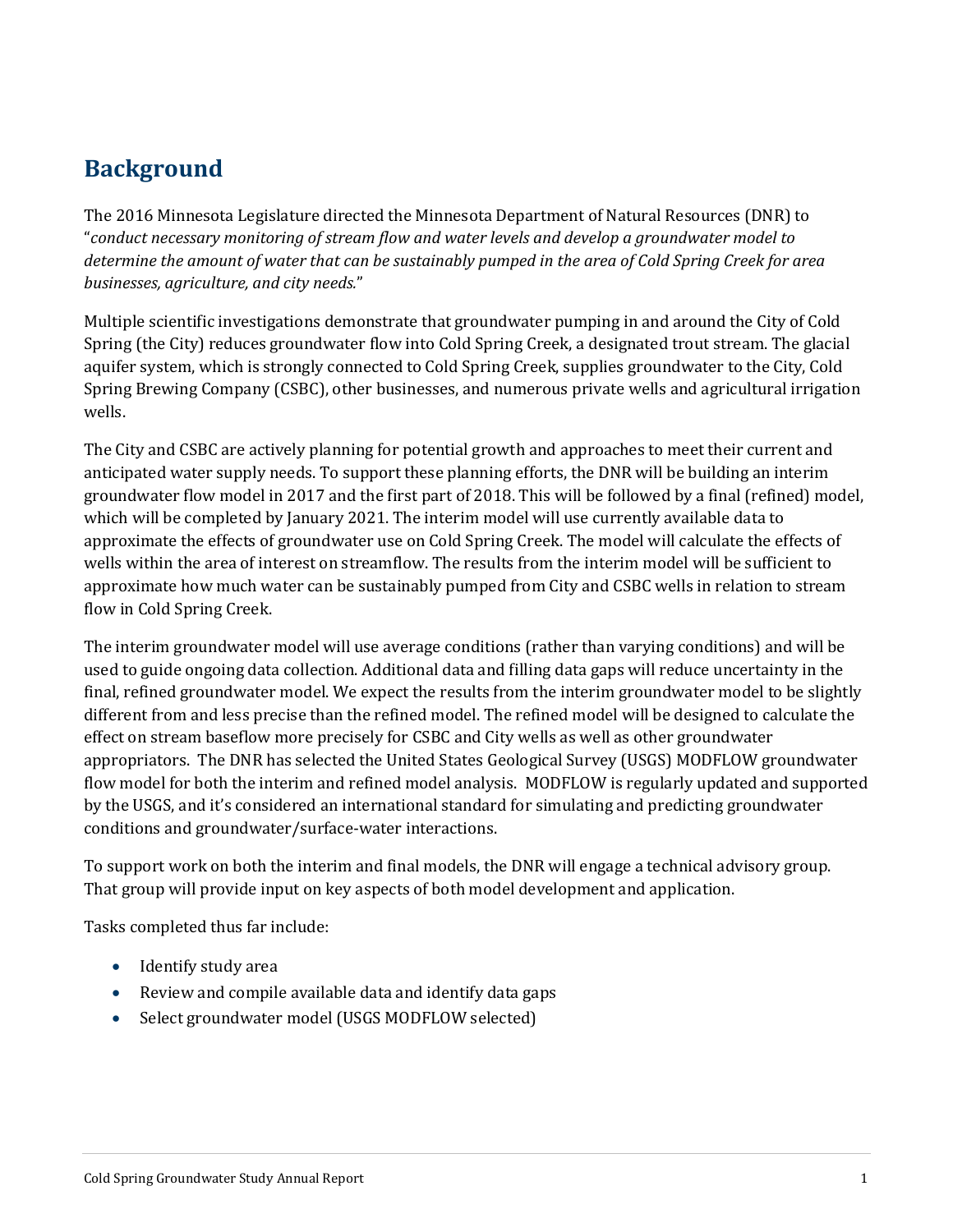Tasks in-progress and scheduled for completion by June 30, 2018:

- Data Collection Work Plan
- Identify and engage stakeholders and technical advisory group
- Field data collection
- Develop an interim groundwater model

## **Data Collection and Area of Interest**

The DNR will collect a majority of new data within the area of interest outlined in teal in Figure 1. However, groundwater flow from a larger area influences the area of interest. Therefore, the DNR will measure water levels throughout the data collection area outlined in red to ensure that the model boundaries are correct. The DNR recognizes there may be concerns about the size of the data collection area and groundwater model boundary. The DNR's technical advisory group will help ensure that DNR's approaches to data collection and groundwater modeling are appropriate for the intended purpose.

### **Data Summary**

The Cold Spring Creek area has been scientifically studied since 1980. This long history provides data from multiple sources to help support the creation of a groundwater model. Available data on the hydrogeology and hydraulic properties of the groundwater system were compiled from a variety of sources, including, but not limited to, the following:

- Minnesota Department of Health (MDH) Minnesota Well Index (MWI)
- DNR observation wells
- DNR lake level measurement and bathymetry
- DNR streamflow measurements
- Minnesota Pollution Control Agency (MPCA) stream monitoring data
- USGS monitoring wells
- USGS groundwater and surface water levels
- Minnesota Department of Transportation (MDOT) boring logs
- DNR/MDH aquifer test database
- Correspondence with staff from MDH/DNR/USGS
- Midwestern Regional Climate Center (MRCC) climate data
- Multi-Resolution Land Characteristics Consortium (MRLC) land cover dataset
- Natural Resources Conservation Service (NRCS) soil maps and characteristics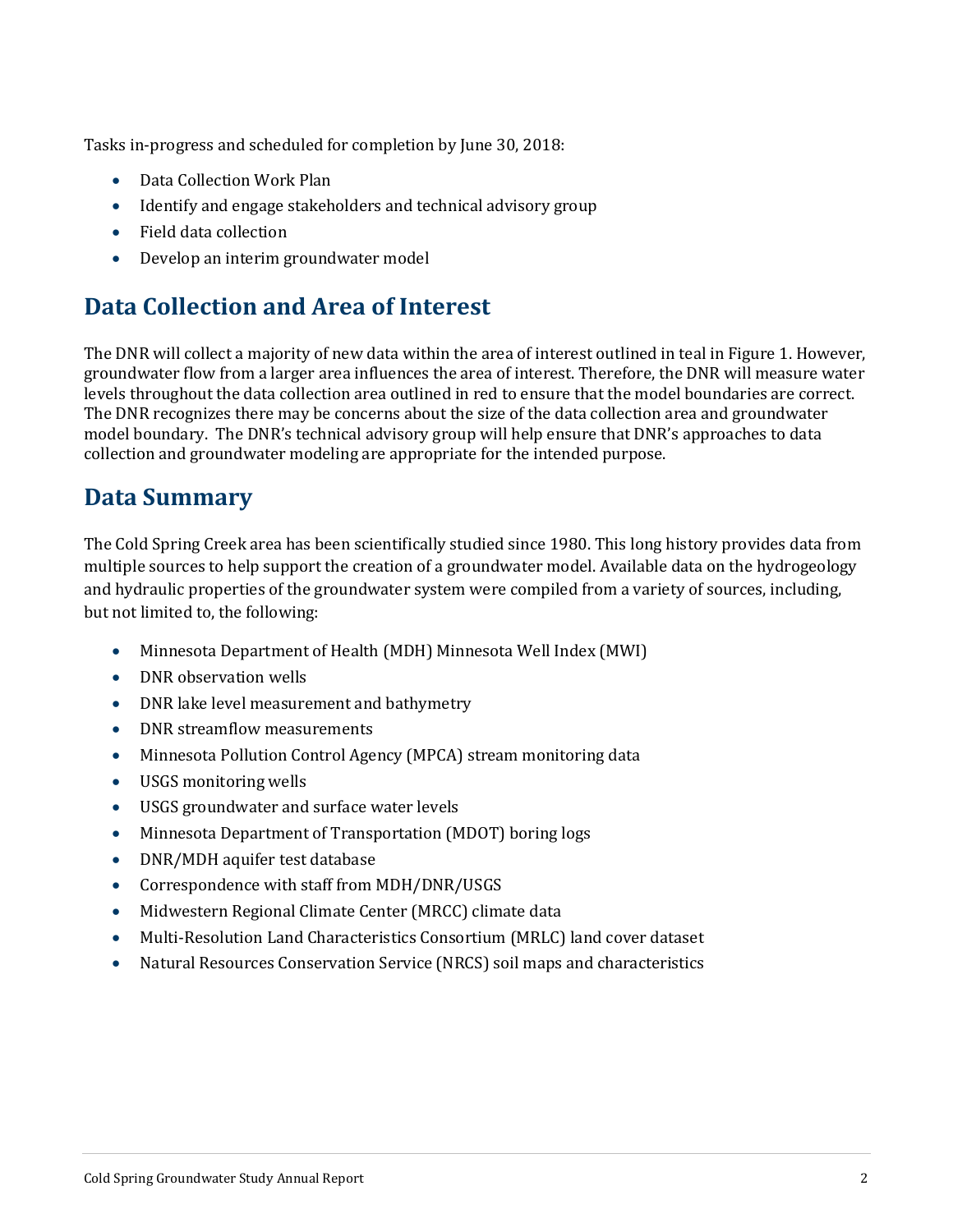The sources of data above provided the following information listed below:

- 10 monitoring wells
- 18 aquifer tests
- 16 monitoring locations on streams and rivers
- 10 monitored lake levels
- Three climate stations within the study area with a short period of record
- One climate station four miles north of the data collection boundary with over 100 years of record
- Soil maps
- Land use maps for 2001, 2006, and 2011
- One groundwater model
- One recharge model

Identified data gaps that will be addressed in constructing refined groundwater model include:

- Cold Spring Creek streambed conductance (i.e., ability of material comprising the streambed to transmit water vertically in and out of the stream)
- Spring locations
- Potentiometric surface at study area scale (i.e., groundwater level)
- Vertical hydraulic conductivity of till (i.e., ability of clay layers between aquifers to transmit water vertically from one aquifer to another)
- Daily pumping information from City and CSBC wells

DNR hydrologists are developing a work plan to help fill these data gaps for the refined model. Data collection aimed at these gaps started in summer of 2017.

## **Stakeholder Engagement**

DNR staff are identifying technical and non-technical stakeholders throughout the study area including cities, industries, commercial users, and agricultural irrigators. The DNR is initiating engagement in summer of 2017, and stakeholders will be engaged throughout the process.